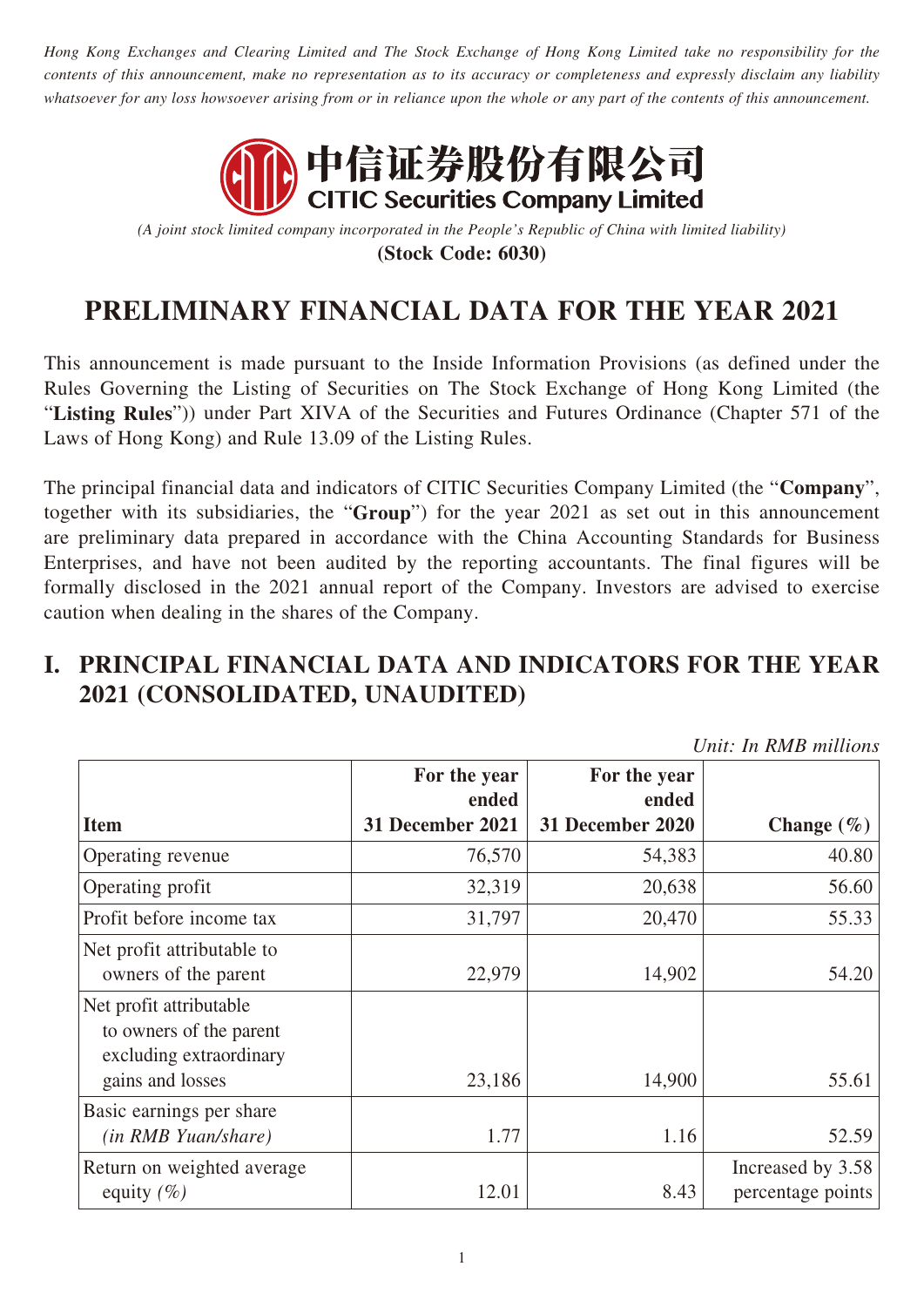| <b>Item</b>                                                                                     | As at<br>31 December 2021 | As at<br>31 December 2020 | Change $(\% )$ |
|-------------------------------------------------------------------------------------------------|---------------------------|---------------------------|----------------|
| Total assets                                                                                    | 1,277,060                 | 1,052,962                 | 21.28          |
| Equity attributable to owners<br>of the parent<br>Total issued share capital                    | 209,053<br>12,927         | 181,712<br>12,927         | 15.05          |
| Net assets per share<br>attributable to owners<br>of the parent<br>$(in RMB Yuan/share)^{Note}$ | 16.17                     | 14.06                     | 15.01          |

Note:The net assets per share attributable to owners of the parent as at 31 December 2021 set out in the table above included the issuance of perpetual bonds of the Company, after deducting the effect of which, the net assets per share attributable to owners of ordinary shares of the parent at the end of this reporting period were RMB15.34.

## **II. EXPLANATION ON THE OPERATING RESULTS AND FINANCIAL POSITION**

Benefited from the continued growth of the domestic economy which has overcome the impact of the COVID-19 pandemic and the flourishing capital markets, the Company's investment banking, asset management and other businesses have developed in a balanced and steady manner in 2021. In 2021, the Group achieved an operating revenue of RMB76,570 million, representing a year-on-year increase of 40.80%, and a net profit attributable to owners of the parent of RMB22,979 million, representing a year-on-year increase of 54.20%.

#### **III. RISK WARNING**

The principal financial data of the Company for the year 2021 as set out in this announcement is preliminary data and has not been audited by the reporting accountants, which may be different from the data to be disclosed in the 2021 annual report of the Company, but it is expected that the above-mentioned difference would not exceed 10%. Investors are advised to exercise caution when dealing in the shares of the Company.